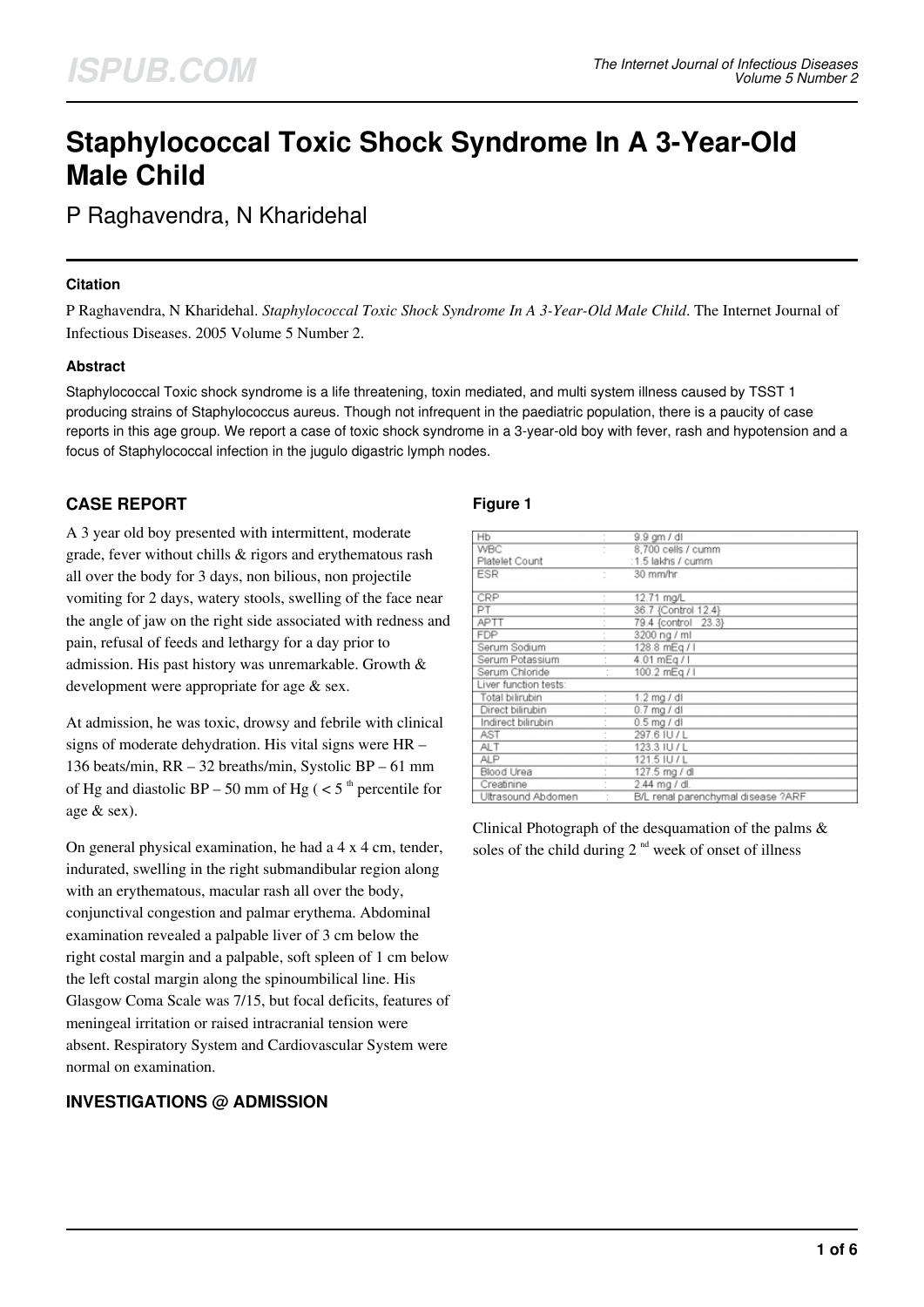## **Figure 2**



**Figure 3**



# **Figure 4**



**CLINICAL COURSE** A diagnosis of Fulminant Sepsis with Disseminated

intravascular coagulation, Multiorgan Dysfunction Syndrome and Acute Renal Failure was considered initially and he was fluid resuscitated with Normal saline boluses. Simultaneously therapy with IV antibiotics {Cefoperazonesulbactum and Ofloxacin – dosages were adjusted according to the calculated GFR}, Dopamine infusion at renal doses & diuretics was initiated. DIC was corrected with fresh frozen plasma transfusion and Vitamin K while dyselectrolytemia was managed with Sodium & Calcium supplements. Within 24 hours of admission, his urine output improved to 2.8 ml / kg / hr {Calculated GFR: 46 ml / min / 1.73 sqm}. Though he was hemodynamically stable, fluctuating consciousness level necessitated a CT scan of brain & neck and CSF analysis.

# **INVESTIGATIONS - DAY 1**

## **Figure 5**

| Hb             | 8.2 gr/dl      |
|----------------|----------------|
| WBC            | 23,000/cumm    |
| Platelets      | 51,000 / cumm  |
| S. Creatinine  | $0.98$ mg / dl |
| Sodium         | 132.1 mEg / L  |
| Potassium      | 3.18 mEg / I   |
| Dengue IgM     | Negative (6.7) |
| Leptospira IgM | Negative       |

Necrotic lymph nodes in right upper jugular chain with inflammation of adjacent soft tissue and arachnoid cyst in right temporal fossa (incidental finding) were evident on the CT SCAN brain and neck. CSF analysis was normal.

As all the clinical features pointed towards a diagnosis of Toxic Shock Syndrome, antibiotics were upgraded to IV Teicoplanin (dosage adjusted according to the calculated GFR) and 20 grams of IVIG was administered in 4 divided doses on the second day of admission. He was also transfused with Packed cells and Platelet concentrate. Repeat investigations showed Hb: 10.9g/dl, WBC: 23,300/cumm, platelets: 75,000/cumm, Sodium: 135.7mEq/l, potassium: 3.01mEq/l.

Frusemide was stopped as his urine output gradually improved to 6.6ml/kg/hr on the second day and nasogastric tube feed was commenced with Simyl MCT Formula. An ENT consultation was sought and a diagnosis of Acute tonsillitis (R>L) with Right jugulodigastric lymphadenitis was made.

Over the next five days, he gradually improved with defervescence of fever, decrease in the size of the swelling, disappearance of the erythematous rash with desquamation, improving oral intake, improving platelet counts and WBC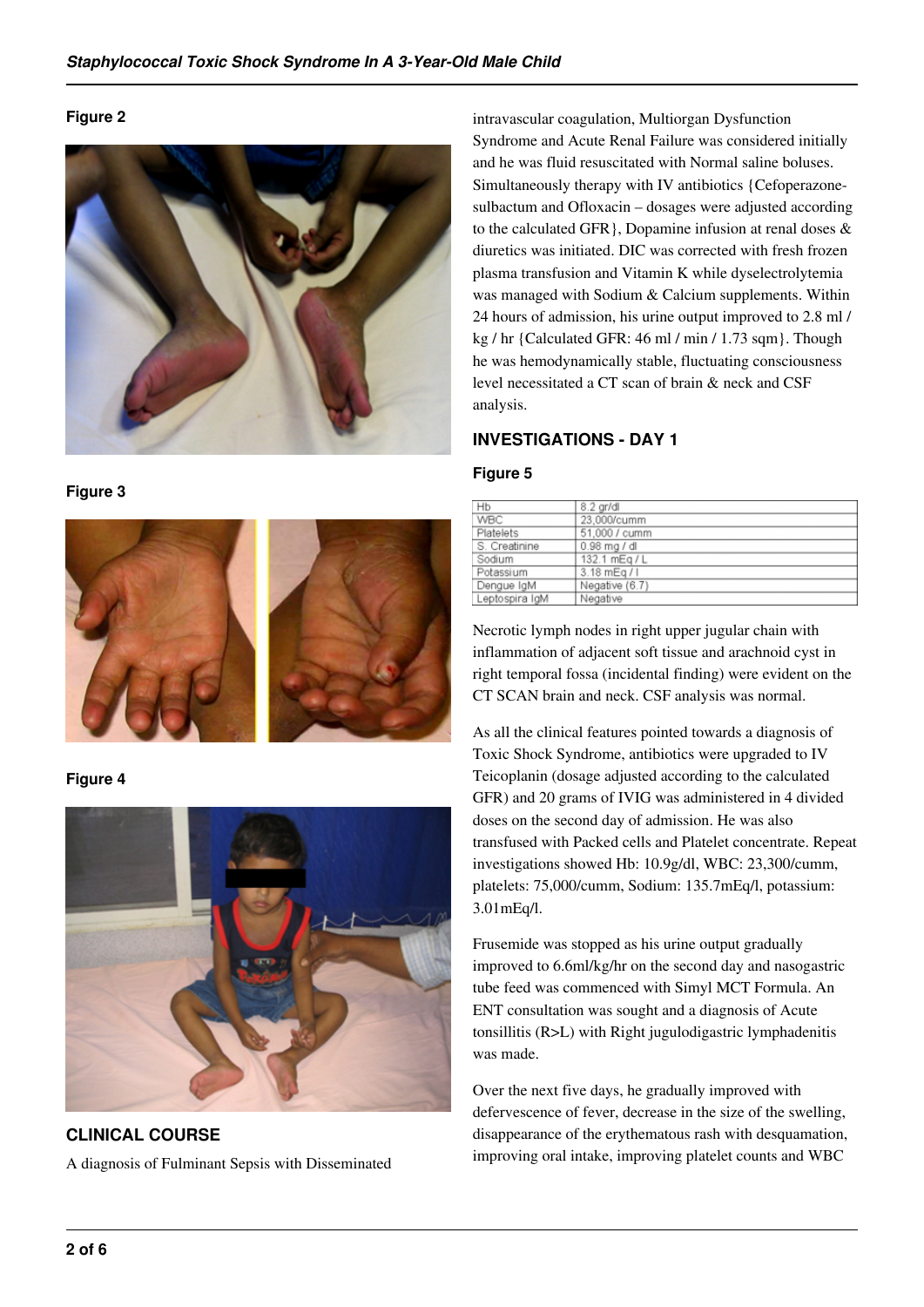counts, normalization of renal parameters and coagulation profile. IV antibiotics were planned for 14 days and he was discharged home after 8 days. He developed desquamation of the skin of palms and soles during the second week of convalescence. Pus aspirated from the necrotic Right Jugulodigastric lymph node showed Gram-positive cocci in clusters - Staphylococcus thus confirming the diagnosis of Toxic Shock Syndrome. Absence of coronary aneurysms on 2D ECHO ruled out Kawasaki Syndrome.

# **DISCUSSION**

Staphylococcal Toxic shock syndrome  $_{12}$  is a multi system disease that can simulate many other systemic illnesses. Todd et al<sup>3</sup> first described toxic shock syndrome in 7 children with high grade fever, erythroderma and shock in 1978. Shrock et al  $_4$  first reported TSS associated with menstruation in 1980. Later on since 1980 increasing number of cases were reported in young menstruating women and the syndrome was found to be associated with the use of tampons  $<sub>5</sub>$  and barrier contraceptives including</sub> intra uterine devices 6. Nevertheless, it has also been described in men and children. In India, two cases of toxic shock syndrome in children were reported by Dass Rashna et al  $_7$  in 2004. It can ensue as a super infection of skin lesions of many types including burns, insect bites, varicella lesions etc. Many cases of Staphylococcal TSS have been reported as a complication of influenza  $_8$ , pneumonia, empyema and sinusitis. Postoperative disease <sub>9</sub> has also been reported. It has also been reported following cantharidin application for molluscum contagiosum lesions  $_{10}$ . The diagnostic criteria laid down by CDC in 1980, include major, minor and exclusionary criteria  $_{11}$ .

The incidence of Staphylococcal Toxic shock syndrome in children under 15 years is less than 0.05 cases per 100,000 population as reported by the CDC in 1999  $_{12:13}$ . A considerable number of the children with Staphylococcal Toxic shock syndrome are less than 2 years of age probably owing to the lack of antibody protection  $_2$ .

Toxic Shock Syndrome is caused by exotoxin producing strains of Staphylococcus aureus. The most common toxins are the Toxic Shock Syndrome Toxin 1 (TSST 1) and the Staphylococcal enterotoxin. The pre requisites for the syndrome include colonization or infection of the individual by Staphylococcus aureus and lack of protective antibodies against the toxins. More than 90 % of adults have antibodies to TSS toxins  $_2$ . The toxin being a super antigen does not require processing within the antigen processing cells before presentation to the T cells. After binding directly to the MHC complex class 2, it stimulates an intense activation and proliferation of T cells and macrophages and

production of IL 1, IL 6 and TNF. It activates an alarming 30% of the total T cells unlike conventional antigens which can activate only 0.01 to 0.1% of the T cells. Thereby it causes capillary leak syndrome & massive loss of fluid from intravascular space which account for the disproportionate circulatory failure of the syndrome.  $_{14}$ 

The clinical features of toxic shock syndrome typically include high-grade fever, generalized erythematous rash and hypotension with an identifiable focus of infection and late desquamation of the skin of palms and soles during convalescence. The circulatory failure is disproportionate to the apparent severity of the illness. Diagnosis of the syndrome is based on the criteria for case definition laid down by the CDC  $_{11}$ .

# **MAJOR CRITERIA**

# **Figure 6**

| Major Criteria                                                                                                                               | In this child |
|----------------------------------------------------------------------------------------------------------------------------------------------|---------------|
| Fever: temperature >38.9°C (102°F)                                                                                                           | Yes           |
| Rash: diffuse macular erythroderma                                                                                                           | Yes           |
| Desquamation: 1 to 2 weeks after onset of illness,<br>particularly of palms and soles                                                        | Yes           |
| Hypotension: systolic blood pressure <90 mm Hg for adults<br>or <5th percentile by age for children <16 yr of age, or<br>orthostatic syncope | Yes           |

# **MINOR CRITERIA**

Multisystem involvement (3 or more criteria must be met)

- 1. Gastrointestinal: vomiting or diarrhea at onset of illness
- 2. Muscular: severe myalgia or creatine kinase level twice upper limit of normal for laboratory
- 3. Mucous membrane: vaginal, oropharyngeal, or conjunctival hyperemia
- 4. Renal: blood urea nitrogen or creatinine level at least twice upper limit of normal for laboratory, or >5 white blood cells per high-power field in absence of urinary tract infection
- 5. Hepatic: total bilirubin, aspartate aminotransferase, or alanine aminotransferase at least twice upper limit of normal for laboratory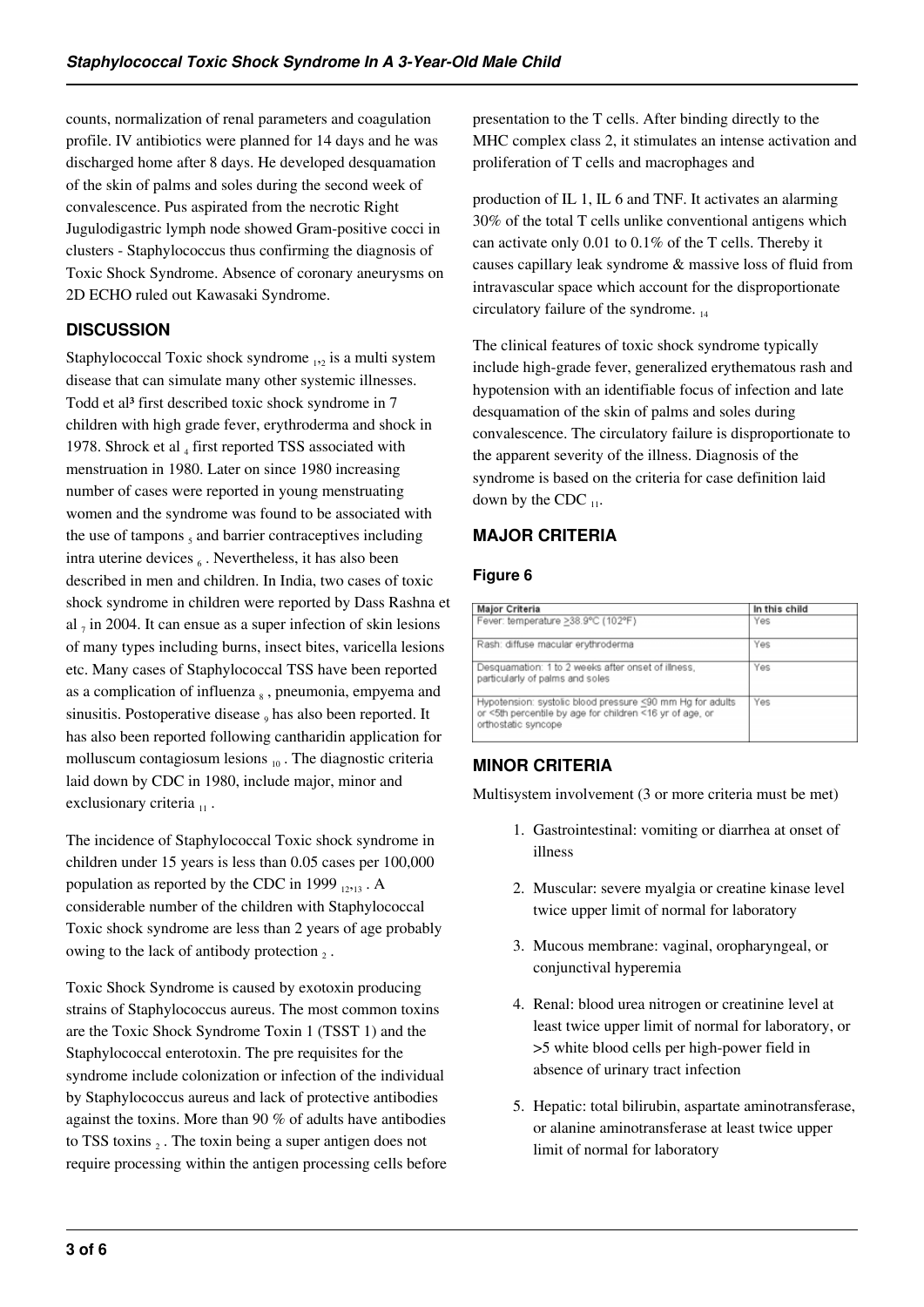- 6. Hematologic: platelets <100,000/mm3
- 7. Central nervous system: disorientation or alterations in consciousness without focal neurologic signs when fever and hypotension are absent.

# **EXCLUSIONARY CRITERIA**

Normal results on the following tests (if performed):

- Blood, throat, or cerebrospinal fluid cultures (blood culture may be positive for S aureus)
- Absence of other explanation for the clinical presentation.

TSS is potentially fatal. The minimum case fatality rate documented for Staphylococcal Toxic shock syndrome associated with menstruation is 2.5%, whereas for nonmenstrual cases it is as high as  $6.4\%$ . 2 The apparent causes of mortality are renal failure, myocardial dysfunction, coagulopathy, fluid overload, dyselectrolytemia (hypocalcaemia and hypomagnesaemia), encephalopathy and adult respiratory distress syndrome. Late complications include peripheral gangrene, reversible nail and hair loss, asthenia, muscle weakness and neuro psychiatric dysfunction  $_{14}$ .

# **DIFFERENTIAL DIAGNOSIS**

- Kawasaki syndrome: Kawasaki syndrome is the closest differential diagnosis of Toxic shock syndrome. But it is neither as severe nor as rapidly progressive. It is seen in children younger than 5 yrs. The differentiating features are absence of vomiting, diarrhea, myalgia, azotemia, hypotension, ARDS and shock in kawasaki syndrome. Thrombocytosis is a hematological marker of Kawasaki disease. TSS does not cause coronary aneurysms.
- Streptococcal Toxic shock syndrome: Associated with Streptococcal bacteremia or a focal streptococcal infection like cellulitis or pneumonia.
- Scarlet fever & Rocky Mountain Spotted Fever: Diseases not seen in India.
- Leptospirosis: The serology was negative for leptospirosis in this child.
- Toxic epidermal necrolysis: Clinical features were not suggestive of the same in this child.
- Measles: Clinical manifestations of the disease were not suggestive of measles in this child.

Diagnosed early and treated appropriately, complete recovery without sequelae is almost certain. Aggressive fluid resuscitation remains the cornerstone of treatment. Management regimen includes parenteral beta lactamase resistant anti staphylococcal antibiotics (Oxacillin, Naficillin, Teicoplanin, Vancomycin, Clindamycin) for a minimum of 2 weeks, drainage of focally infected sites, appropriate management of hypotension, renal failure, cardiovascular collapse, Inotropic support and Intravenous Immunoglobulins. Dyselectrolytemia must be corrected. Children with TSS have poor humoral antibody response to TSST 1 in comparison to those without TSS. IVIG is known to boost up the antibody response. The indications for IVIG include requirement of inotropic support, mechanical ventilation, worsening renal function and in children with an undrainable focus of infection  $_2$ . The role of Corticosteroids is controversial.

This child presented to us with high-grade fever, generalized rash, loose stools, emesis and altered sensorium. On examination he was hypotensive and in peripheral circulatory failure. Investigations revealed elevated hepatic transaminases, abnormal renal functions and altered coagulation profile including thrombocytopenia. There was a focus of infection in the necrotic lymph nodes of jugulodigastric group on the right side and the tonsils. Gram stain of the pus aspirated from the lymph nodes showed Gram Positive cocci in clusters suggestive of Staphylococci. Blood cultures were sterile. He developed desquamation of the skin of palms and soles during the  $2<sup>nd</sup>$  week of illness. 2D Echocardiogram done on follow up failed to show any coronary aneurysms. Thus this child met with all the major, 6 out of 7 of the minor and both the exclusionary criteria pertaining to the case definition of the syndrome. He responded well to aggressive fluid resuscitation, anti staphylococcal antibiotics and drainage of the suppurative lymph nodes. The child is on regular follow up now and is doing well.

# **CONCLUSION**

Often not considered in the differential diagnosis, hence understandably under diagnosed and under reported, Toxic shock syndrome is a well described conglomeration of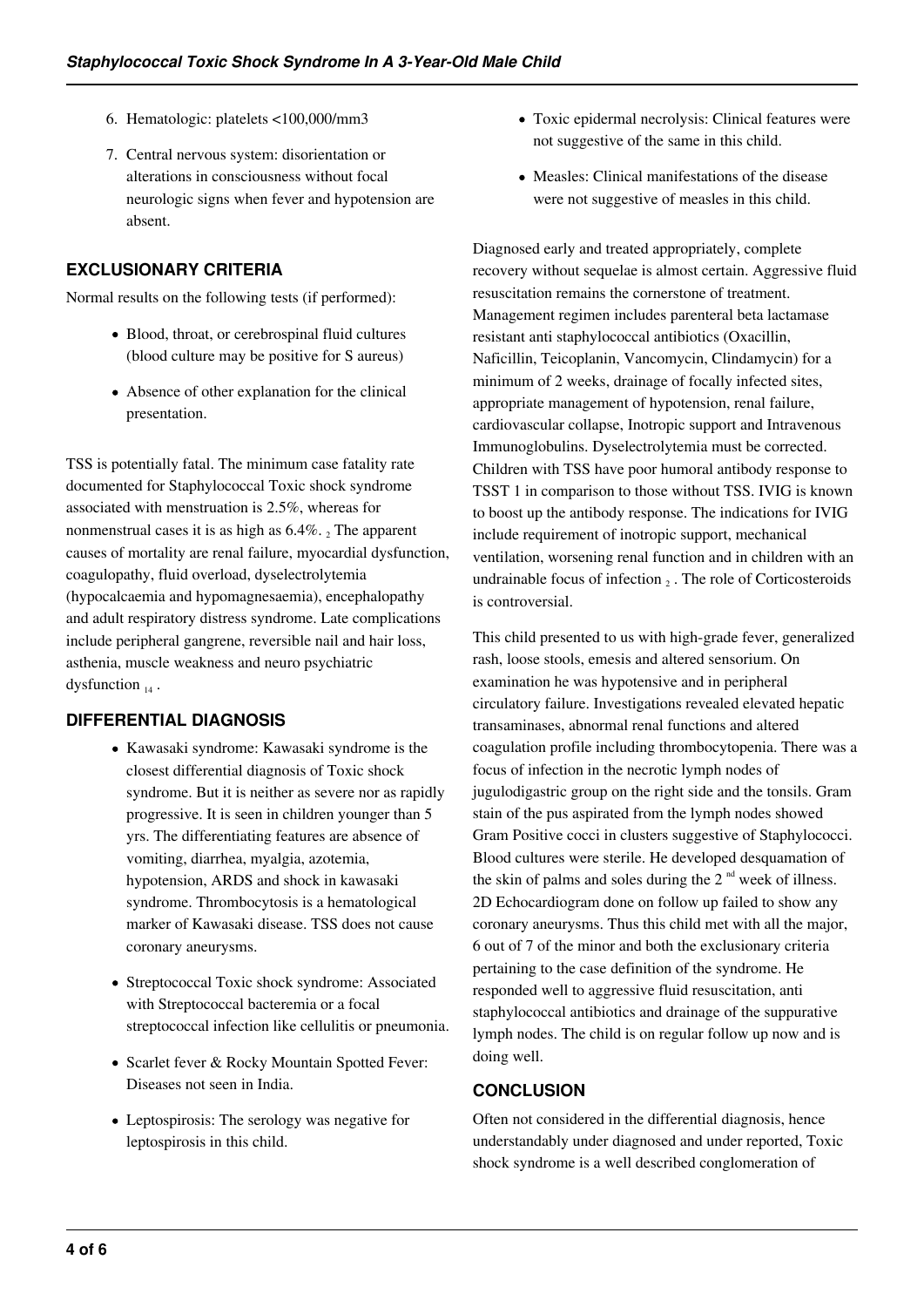clinical features and laboratory abnormalities. Anticipation of the possible complications and aggressive management with fluids, blood components, appropriate antibiotics, IVIG and immediate drainage of infected sites can lower the mortality and morbidity rates appreciably. A high index of suspicion and vigilance are required for early diagnosis as the disease has a close semblance to many other common febrile illnesses.

# **CORRESPONDENCE TO**

Raghavendra Prasad H.V. MD Peds, DNB Peds, MNAMS (India), FRCPCH (UK) Consultant Paediatrician & Intensivist Children's Medical Center KRISHNA INSTITUTE OF MEDICAL SCIENCES 1-8-31/1, Minister Road, Secunderabad, A.P. State INDIA – 500 003 Tel: (0091-40) 2781 4499, Fax: (0091-40) 2784 0980 Mobile: (0091) 98492 91001 E-mail: raghuhv@yahoo.com

Neelima Kharidehal MD Peds Paediatric Registrar Children's Medical Center KRISHNA INSTITUTE OF MEDICAL SCIENCES 1-8-31/1, Minister Road, Secunderabad, A.P. State INDIA – 500 003 Tel: (0091-40) 2781 4499, Fax: (0091-40) 2784 0980 Mobile: (0091) 99490 00685 E-mail: neelusatya@sify.com

#### **References**

1. Richard E Behrman, Robert M Kliegman, Hal B Jenson: Nelson Text Book of Paediatrics 17th edition, 2004, 865 -866, Saunders Ltd, Pensylvania.

2. Eugene Braunwald, Fauci A S, Kasper D L, Hauser S L,

Longo D L, Jameson J L: Harrison's Principles of Internal Medicine, 15th edition, 2001, 891 -892, The McGraw Hill, New York.

3. Todd J, Fishaut M, Kapral F, Welch T: Toxic Shock Syndrome associated with phage group 1 Staphylococci, Lancet 1978; 2: 1116 - 1118.

4. Schrock et al: Disease alert, JAMA, 243 (12); 1231. 5. Shands KN, Schmid GP, Dan BB, et al: Toxic Shock Syndrome in menstruating women: association with tampon use and Staphylococcus aureus and clinical features in 52 cases. N Engl J Med 1980; 303, 1436 - 42

6. Christopher MH, Toxic shock syndrome: Broadening the Differential Diagnosis; J Am Board Fam Pract 14(2): 131 -136, 2001.

7. Dass Rashna, Nishad P, Singhi Sunit: Toxic Shock Syndrome, Indian Journal of Paediatrics, 2004,71 (5), 433- 435.

8. Tolan RW Jr: Toxic Shock Syndrome complicating Influenza A in a child: case report and review; Clin Infect Dis; 1993 Jul; 17(1); 43-5.

9. Silver MA, Simon GL: Toxic Shock Syndrome in a male postoperative patient. J Trauma; 1981, 21, 650 - 651. 10. JM Langley, Soder, PM Schlievert, Murray S: Case report: Molluscum contagiosum: Toxic shock syndrome following cantharidin treatment. Canadian Family Physician, CME, Jul 2003,vol 49.

11. Centers for Disease Control. Follow up on Toxic shock syndrome-United States. MMWR Morb Mortal Wkly Rep 1980; 29(25); 297-9.

12. Centers for Disease Control and Prevention: Case definition for public health surveillance. MMWR Morb Mortal Wkly Rep 1990; 39, 38-9.

13. Hajjeh RA, Reingold A, Weil A et al: Toxic shock syndrome in the United States: Surveillance update 1979 - 1996. Emerg Infect Dis 1999; 5: 807-10.

14. Nicolas C Issa, Rodney L Thompson: Staphylococcal Toxic shock syndrome: Suspicion and prevention are keys to control; Post Graduate Medicine; vol 110, Number 4, Oct 2001.